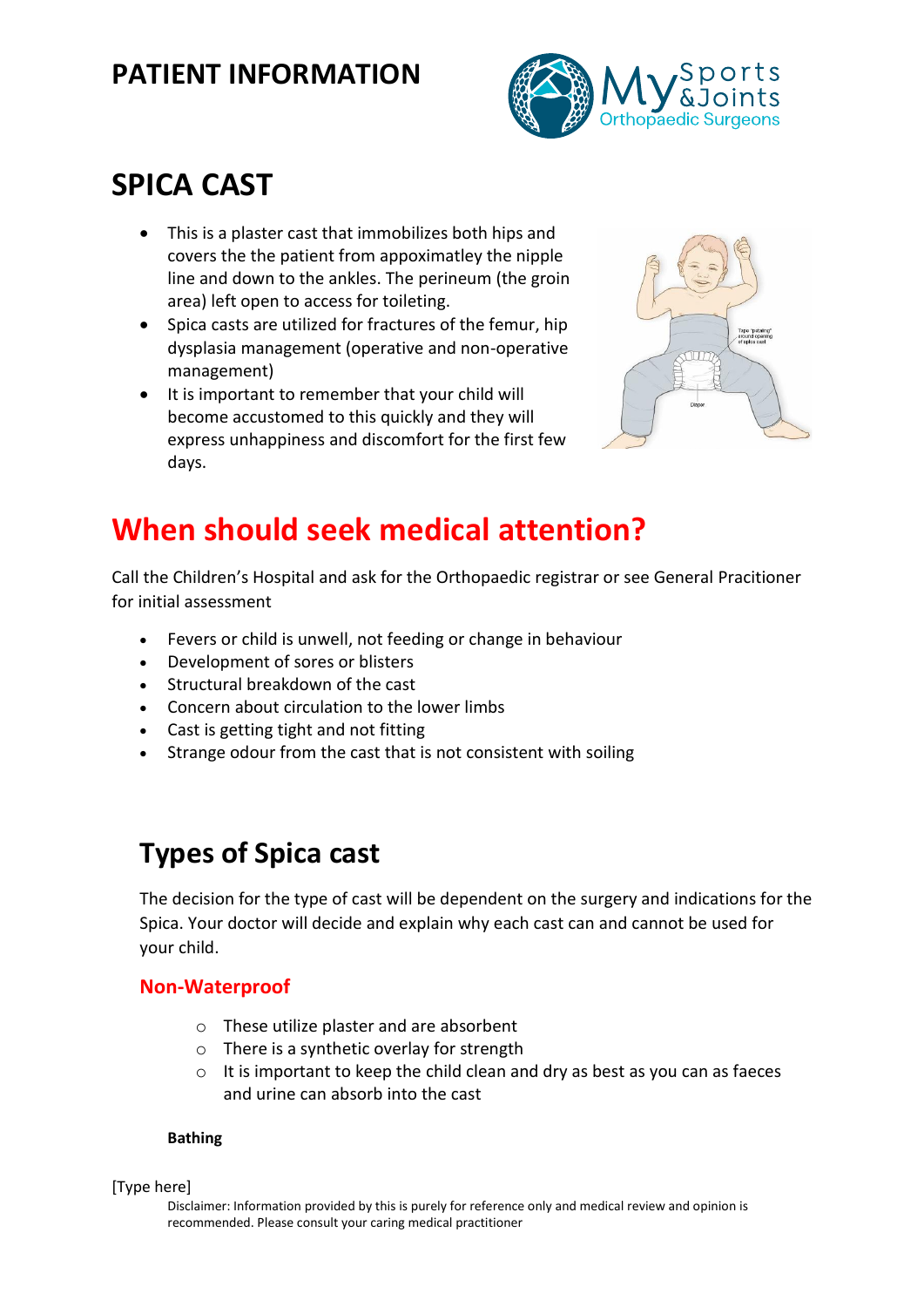# **PATIENT INFORMATION**

• This involves wet towels and wiping your child



- Using a hair dryer on a low setting to assist with drying
- Hair washing is over the basin and washing and avoiding wetting the plaster spica

#### **Toileting**

- o Older children will need to be lifted to sit on a toilet and younger children in diapers will require regular checks and changes of diapers (check every 2 hours during the day and 3 hours at night).
- o 2 diapers are used in young children, one in the spica and a second overtop the spica (you will be shown how prior to departure from hospital.
- o If the spica does get wet then try to wipe clean as best as possible and use a hairdryer to dry the spica on a cool setting.
- $\circ$  Unfortunately, it is nearly unavoidable that the spica will smell due to soiling. Sometimes use of essential oil scents can assist in dealing with this but be wary of any skin reactions with your child.

## • **Waterproof**

- o Generally, AquaCast© material is used and a synthetic cast material
- o It is encouraged when this material is used that the cast be regularly cleaned with water
- o These are easier managed with toileting as these casts can be immersed in the bath and prior to your departure you will be educated how to bath your child.

## **Lifting your child with a spica**

- Lift your child supporting the spica and do not lift your child by the under their arms
- If your spica has a bar connecting the knees this can also be used in assisting when lifting your child.

## **Positioning**

• Keep changing position for your child to avoid pressure areas. Reposition your child every 2-4 hours (ie: side, back, belly and supported by pillows and towels). Remember to supervise when repositioning your child. Check the edges of the cast and ensure it is not causing pressure in these regions on the skin.

[Type here]

Disclaimer: Information provided by this is purely for reference only and medical review and opinion is recommended. Please consult your caring medical practitioner